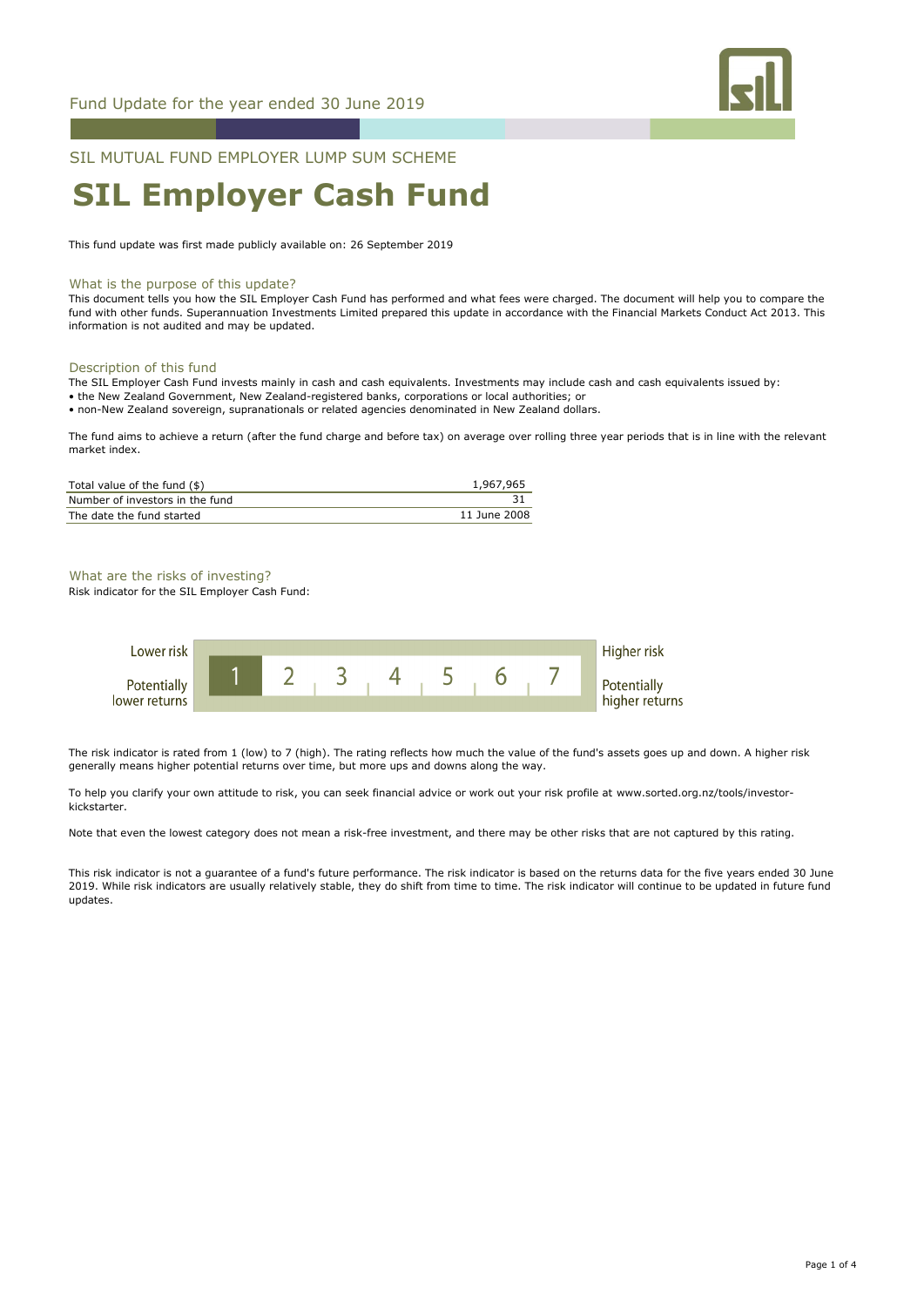## How has the fund performed?

|                                                    | Average over past<br>five years | Past year |  |  |
|----------------------------------------------------|---------------------------------|-----------|--|--|
|                                                    |                                 |           |  |  |
| Annual return                                      |                                 |           |  |  |
| (after deductions for fund charges and tax)        | 1.30%                           | 0.91%     |  |  |
| Annual return                                      |                                 |           |  |  |
| (after deductions for fund charges but before tax) | 1.81%                           | 1.27%     |  |  |
| Market index annual return                         |                                 |           |  |  |
| (reflects no deduction for fund charges and tax)   | 2.55%                           | 1.98%     |  |  |

The market index annual return shows the return of the S&P/NZX Bank Bills 90 Day Index.

Additional information about the market index is available in the statement of investment policy and objectives on the scheme register at www.disclose-register.companiesoffice.govt.nz.



## **Annual return graph**

This shows the return after fund charges and tax for each year ending 31 March since the fund started. The last bar shows the average annual return for the last 10 years, up to 30 June 2019.

**Important:** This does not tell you how the fund will perform in the future.

Returns in this update are after tax at the highest prescribed investor rate (PIR) of tax for an individual New Zealand resident. Your tax may be lower.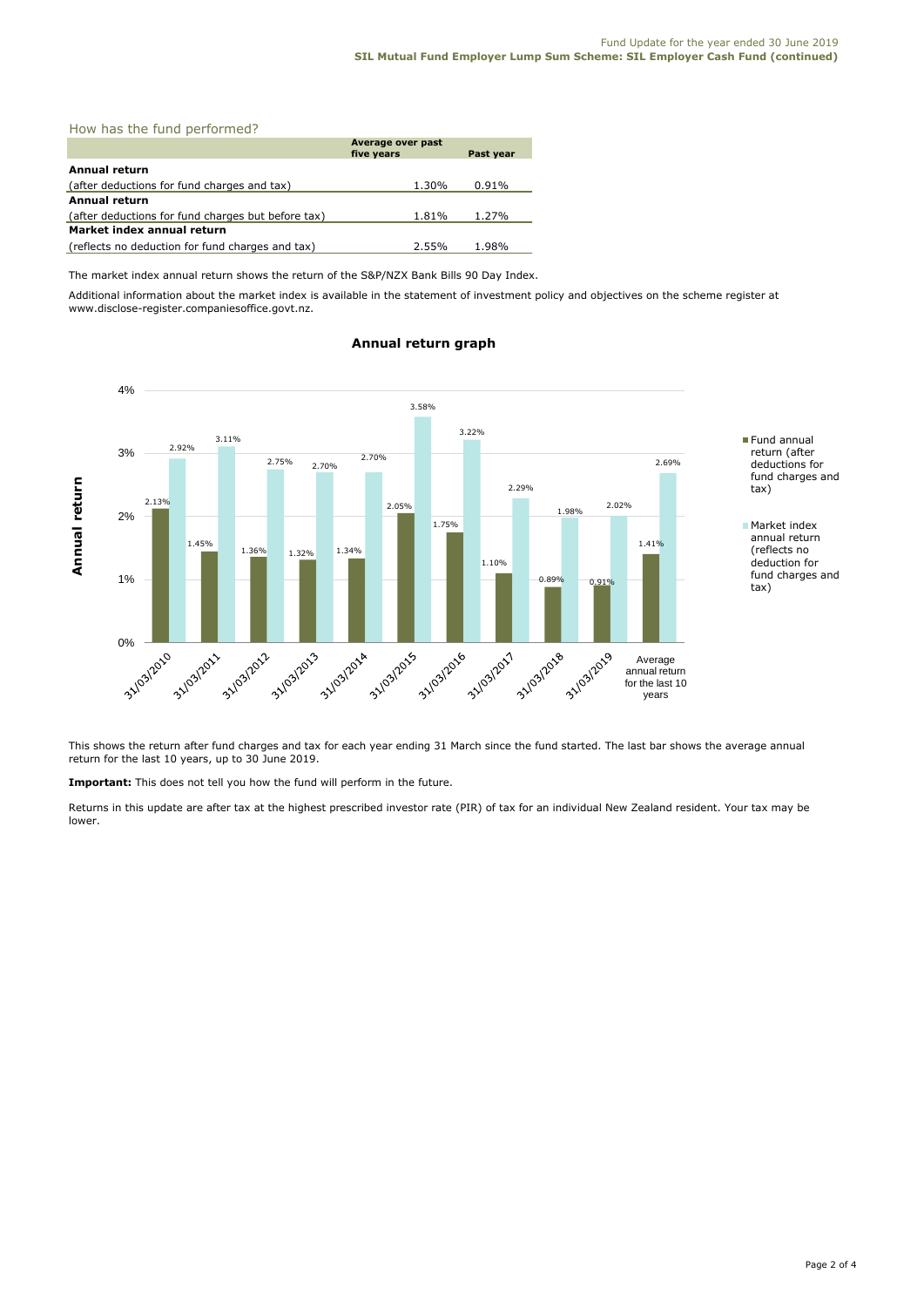## What fees are investors charged?

Investors in the SIL Employer Cash Fund are charged fund charges. In the year to 30 June 2019 these were:

|                                             | % of net asset value          |
|---------------------------------------------|-------------------------------|
| Total fund charges <sup>1</sup>             | 0.58%                         |
| Which are made up of:                       |                               |
| Total management and administration charges | 0.58%                         |
| Including:                                  |                               |
| Manager's basic fee                         | 0.49%                         |
| Other management and administration charges | $0.09\%$                      |
| Total performance based fees                | $0.00\%$                      |
|                                             | Dollar amount per<br>investor |
| <b>Other charges</b>                        |                               |
| Membership fee                              | \$0                           |

Investors are not currently charged individual action fees for specific actions or decisions (for example, for withdrawing from or switching funds).

Small differences in fees and charges can have a big impact on your investment over the long term.

#### Example of how this applies to an investor

Sarah had \$10,000 in the fund at the start of the year and did not make any further contributions. At the end of the year, Sarah received a return after fund charges were deducted of \$91 (that is 0.91% of her inital \$10,000). Sarah also paid \$0 in other charges. This gives Sarah a total return after tax of \$91 for the year.

## What does the fund invest in?

# **Actual investment mix<sup>2</sup> Target investment mix<sup>2</sup>**

This shows the types of assets that the fund invests in. This shows the mix of assets that the fund generally intends to invest in.